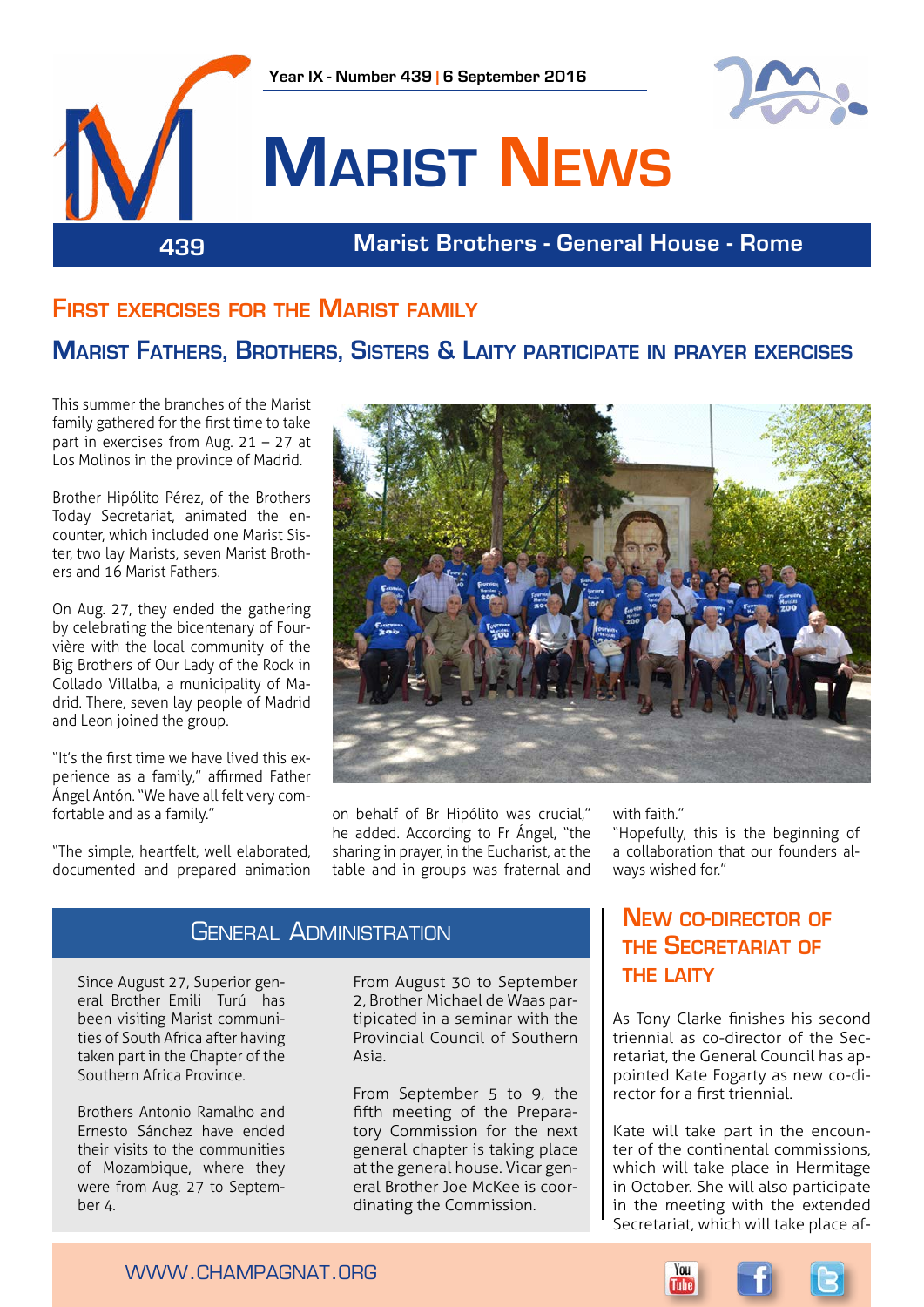### Marist News 439



ter the encounter. Kate was educated with the Marists in Sale, a rural school in southern Australia and there

she began her love towards the Marist life. She dedicated most part of her work (including the four years at the 'Red Centre' of Alice Springs of Australia) to the Marist Youth Ministry and to teaching in Marist schools.

She is currently the director of Assumption College, Kilmore, one of the oldest schools of Australia and one of the most popular Marist centres.

Kate forms part of the Council of the Marist Association of Australia and she is also national councillor of Caritas Australia.

She participated in the Marist Assembly of Brazil in 2007.

In accepting this role, Kate shows her desire to provide a service to the Marist world internationally.

Tony Clarke has offered a beautiful contribution as member of the Secretariat from the start along with Brother Pau, for three years, and then as co-director during the past six years.

A sincere thank you to Tony.

# **Calendar of the General Council and Directors of Secretariats: September – October 2016**

**Aug. 27 – Sept. 09:** Superior general Brother Emili Turú visits South Africa

Sept. 05 - Sept. 10: The general chapter's preparatory commission gathers in Rome. Brothers Josep McKee (vicar general, coordinator), Carlos Huidobro (general secretary), Pau Fornells (superior general's secretary, commission's secretary) will participate on behalf of the general administration.

**Sept. 12:** Members of the general administration and of the other Marist branches will meet with the Marist Sisters at their general house in Rome for the Holy Name of Mary celebration.

**Sept. 13: Regular meeting of the** general council.

**Sept. 15 – 16:** Arco Norte's meeting of provincials: Brother Chris Wills.



**Sept. 17:** An encounter on the 17 Martyrs of Algeria in Lyon, France, with the participation of superior general Brother Emili Turú.

**Sept. 20 – 24:** Meeting on the planning of the future of the Marist Life and Mission in Honduras: Brothers João Carlos do Prado and Miguel Ángel Espinosa Barrera, director and vice director of the Secretariat of Mission.

**Sept. 21 – 24:** Gathering of the provincial council of Santa Maria de los Andes in Chosica, Peru, with the participation of general councillor Brother Víctor Preciado.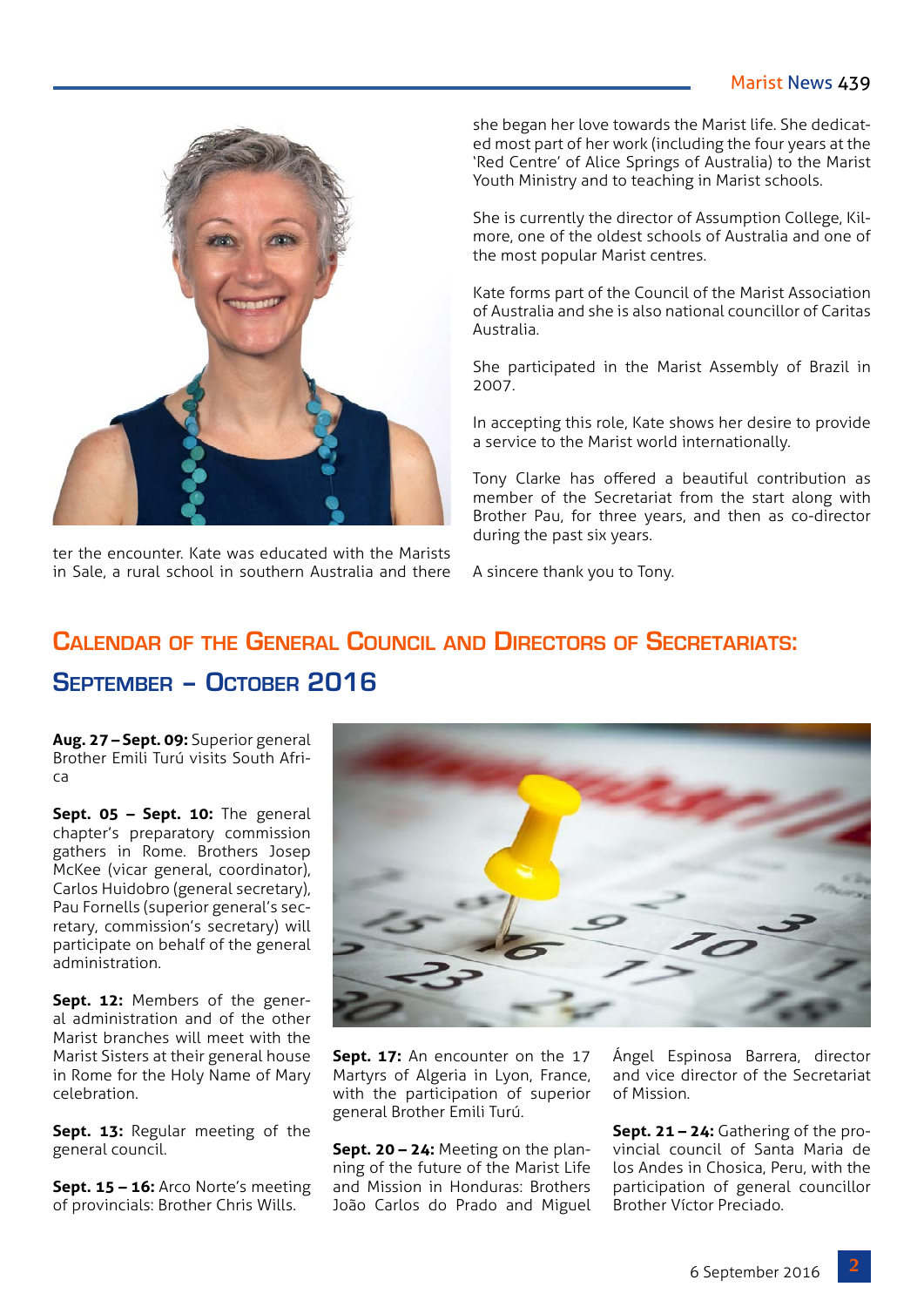### NEWS IN BRIEF

### **Australia**

From September 8 to 17, the Brothers of Australia held five encounters for the different regions. The main topics included contemplative life, the general chapter and professional rules.

### **Compostela Province**

The new Marist educators of the Compostela province met in Roxos from Aug. 28 - 31. They were invided to reflect on the call to be "experts in humanity", following the dream that Marcellin asks of us in our current times.

#### **Changing directors**

Twelve Marist directors of eight different countries that belong to five provinces of America have exchanged experiences in schools and social works of the Province Brasil Sul-Amazônia, during the month of August of 2016.

#### **Perpetual Professions**

In the past few days, three Brothers have done their perpetual vows to live the religious life in the Marist Institute: Ralaiarison Beloved Julien (Madagascar), Chamara Hettiarchchi (Sri Lanka) and Brian Poulin (United States).

**Sept. 23:** Youth encounter of Ibérica Province in Lardero, Spain, with the participation of general councillor Brother Ernesto Sánchez.

**Sept. 24:** Meeting to organise the encounter of 'Tutti Fratelli' in Rome in November: Brothers Tony Leon and Hipólito Pérez, director and vice director of the Brothers Today Secretariat.

**Sept. 28 – Oct. 02:** Meeting of the Council of the OIEC in Cebu, the Philippines: Brothers João Carlos do Prado and Carlos A. Rojas, director of the Secretariat of Mission and his successor.

**Oct. 3 – 8:** Meeting of the Continental Commissions of Laity at L'Hermitage with the participation of Brothers Emili Turú, Antonio Ramalho, Javier Espinosa, Miguel Ángel Espinosa Barrera and Tony Leon.

**Oct. 4 – 8:** Extended General Council of Asia in Bangkok, Thailand.

**Oct. 6 - 7:** Accompaniment of Brothers taking part in the Thresholds (Umbrales) programme (El Escorial – Madrid): Br Hipólito Pérez, Brothers Today Secretariat.

**Oct. 9 – 10:** New Models Meeting with the Councils of Asia in Bangkok, Thailand: Brothers João Carlos do Prado and Carlos A. Rojas, director of the Secretariat of Mission and his successor, and general councillor Brother Michael de Waas.

**Oct. 9 – 10:** Meeting of the extended secretariat of the laity in l'Hermitage: Brother Javier Espinosa.

**Oct. 11:** Meeting of the directive committee of the International Marist Network of Editorials in Recife, Brazil: Brother Miguel Ángel Espinosa Barrera, vice director of the Secretariat of Mission.

**Oct. 11 – 14:** National Marist Congress of Education in Recife, Brazil: Brother Miguel Ángel Espinosa Barrera, vice director of the Secretariat of Mission.

**Oct. 12 – 15:** Extended General Council of Oceania in Mittagong, Australia.

**Oct. 12 – 16:** Presentations to Marist schools in Ireland: Brother Tony Leon, director of the Brothers Today Secretariat

**Oct. 15 – 16:** New Models Meeting with the Councils of Oceania, in Mittagong, Australia: Brother João Carlos do Prado and Brother Carlos A. Rojas, director of the Secretariat of Mission and his successor.

**Oct. 16 – 21:** FMSI meeting with Asia-Pacific Marist NGOs in Brisbane, Australia: Brothers Mario Meuti and Manel Mendoza, directors of FMSI of the Rome and Geneva offices.

**Oct. 19 – 20:** MAPAC Board meeting in Manila, Philippines, with the participation of Brother Joseph McKee.

**Oct. 24: Regular meeting of the** General Council.

**Oct. 31 – Nov. 04:** Encounter of formators of the Americas in Curitiba, Brazil: Brother Hipólito Pérez, Brothers Today Secretariat.

**Oct. 31 - Nov. 03: Extended general** council meeting of the province of Europe in Guardamar, Spain.

### **Convocation of the 22nd General Chapter**

**The letter of the Superior General titled "A New La Valla" will be published on next Thursday, September 8. It will convoke the 22nd General Chapter, to be held in Colombia, begining on 8** 

**September 2017. The Brothers will receive the text directly from their provincials and material will also be available on the Institute's website: [www.champagnat.org.](http://www.champagnat.org)**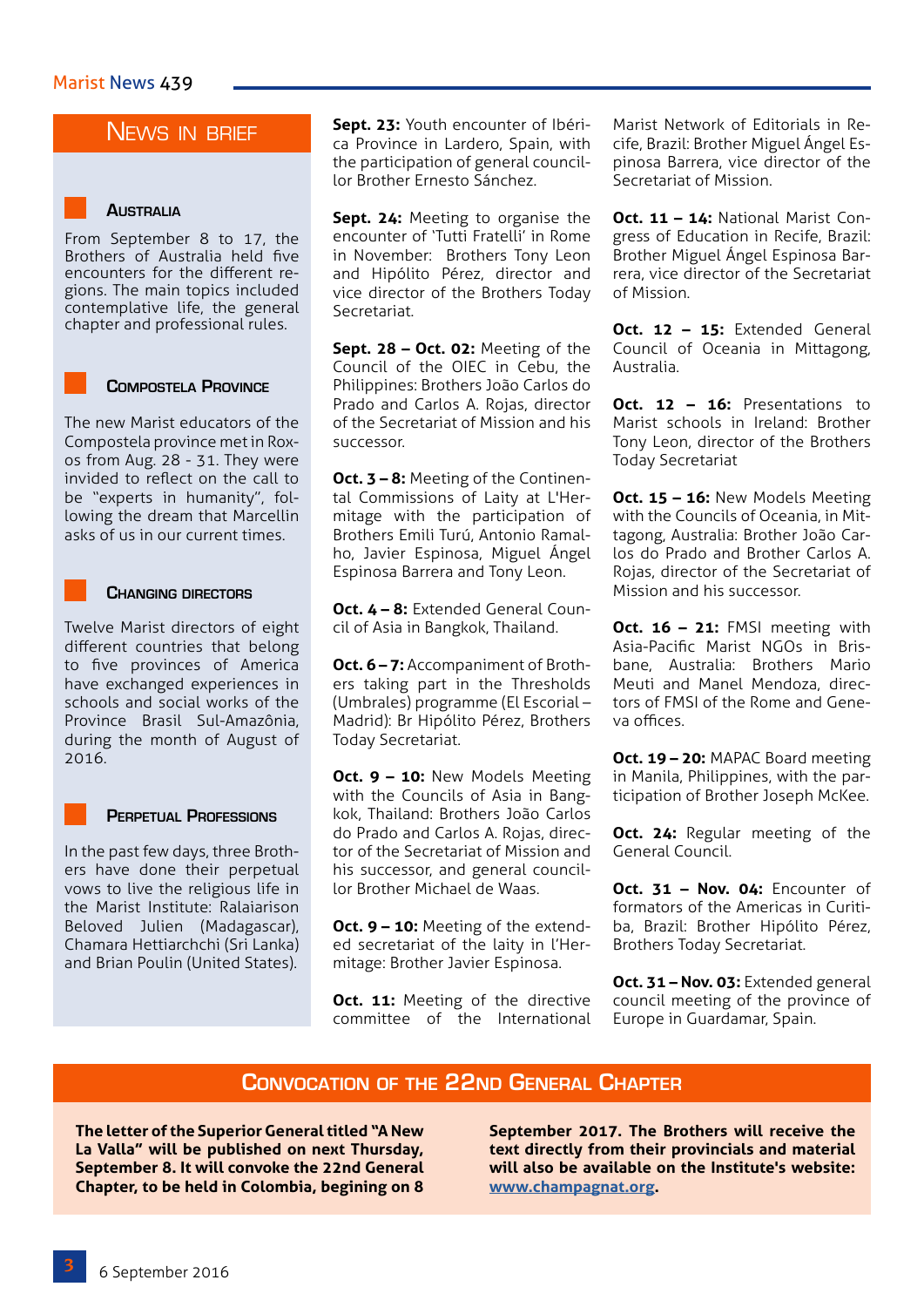# MARIST WORLD



Syria: The team of the Blue Marist



Argentina: Meating of Pastoral teams in Luján



Colombia: Noviciate La Valla in Medellín



Sri Lanka: New Provincial Council of South Asia



Malawi: New Council of Southern Africa



Brazil: Fourth Youth Assembly of the Brasil Centro-Sul Province

# ON THE WAY TO THE HERMITAGE Meeting of the Continental Commissions of laity

Over 50 people – members of the Continental Commissions and guests – will participate in the meeting that will take place from October 3 to 8 at the Hermitage.

Since the beginning of the year, they have been reflecting about the topics presented by the Secretariat in order to develop proposals for the General Chapter.

With the contributions they are already sending in, we will draw up a working document that will be the main input for our reflection at the Hermitage.

We have ensured the participation of all continents and Administrative Units.

It will be an opportunity to enhance our international communion, and



consolidate an identity in which the Marist laity throughout the world can mirror themselves

The fact of living this process at the Hermitage also aims at a closer experience of our foundational sources in

order to strengthen the new beginning all together. The Lay Commission Coordinators from two Regions will meet after the event at the Hermitage: the American Continent in Ecuador (November), and Europe in Les Avellanes (December).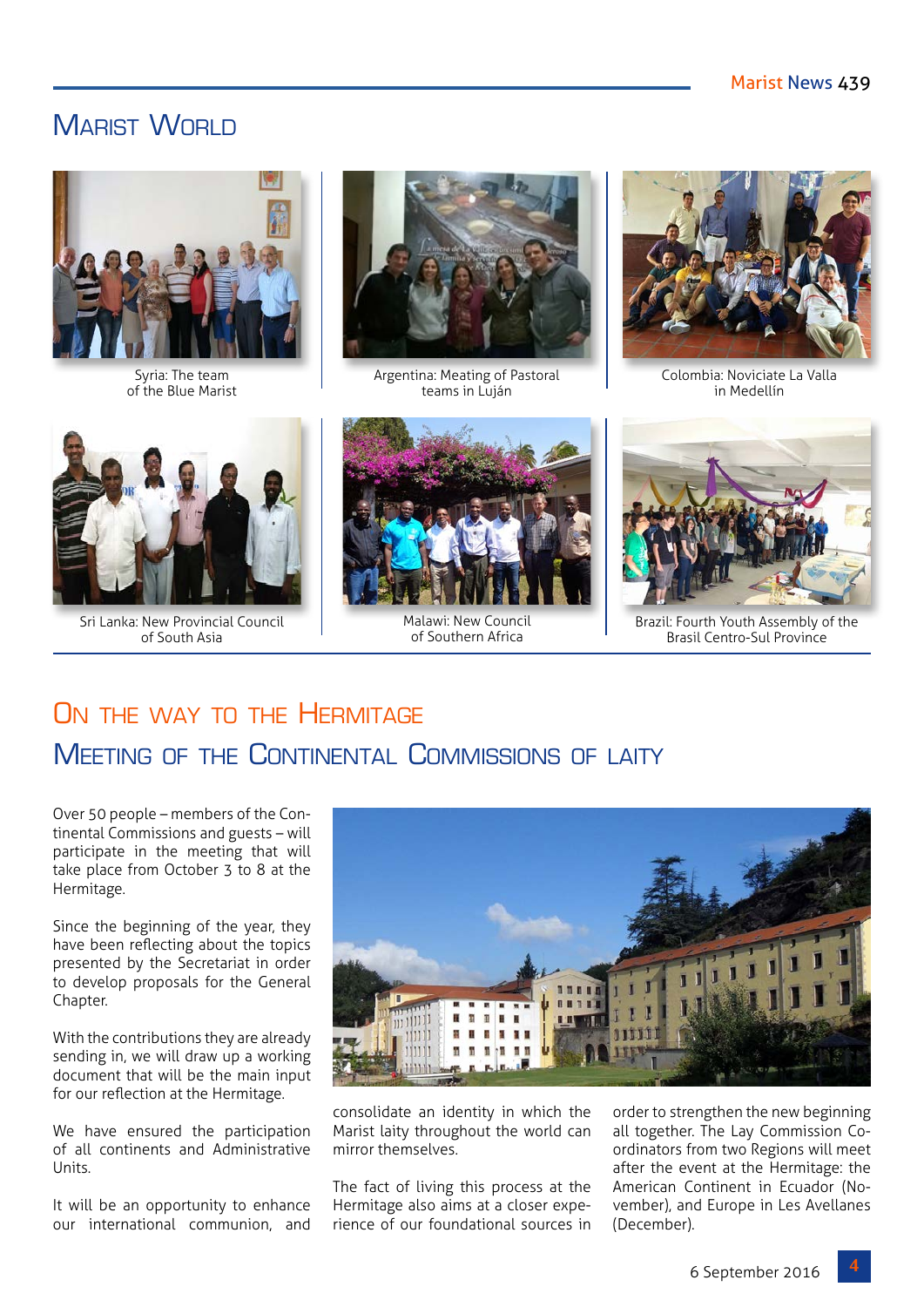# **Marist Union of Brazil - UMBRASIL**

# **5th International Marist Congress on Education**

From 11 to 14 October 2016, the Marist Union of Brazil - UMBRASIL will promote the fifth edition of the International Marist Education Congress, at Pernambuco Convention Center in Olinda, Brazil.

The event will gather around 3,000 educators and Marist managers as well as professionals from other systems and public and private education networks, along with entities associated with education, guests, partners and academics in order to discuss and enhance the promotion of the right to quality on integral education and academic excellence.

Since 1996, the Marist Congress on Education has been a distinguishing feature in the promotion and organization of educational events.

We had the opportunity to discuss, in the four previous editions, relevant themes of the school routine as: Education in the 21st Century, Education and Citizenship, Educator Role in the Knowledge and Space Society, Time and Horizons in the Children and Youth Education.

For the year 2016, UMBRASIL is preparing meaningful content and that address the theme "Quality Education : senses, experiences and horizons."

Thus, Congress is organized in major conferences and simultaneous activities - where each panelist will make the choice of subject - communication of scientific papers and problem situation rooms.

On the official opening, to be held on the evening of October 11, will have the musical of Antonio Nobrega, in honor of the renowned Brazilian playwright and poet Ariano Suassuna.



The complete program and registration are available at: [www.congres](http://www.congressomarista.com.br)[somarista.com.br](http://www.congressomarista.com.br).

The participation, formation and exchange of experiences among Brothers and Laity of the Marist world will make of the event an even more special moment.

# **Diploma in Marist Spiritual Patrimony for the Peru sector**

## **Investigations of Marist documents on our origins**



The Champagnat School of Lima did the second version of the diploma in Marist spiritual patrimony for the Peru sector from July 29 – Aug. 6.

"

**This experience provides a documented solid base on the Marist charism, so that they can find what they are looking for in their vocational process and consolidate their mission and life in each one of the works and communities**